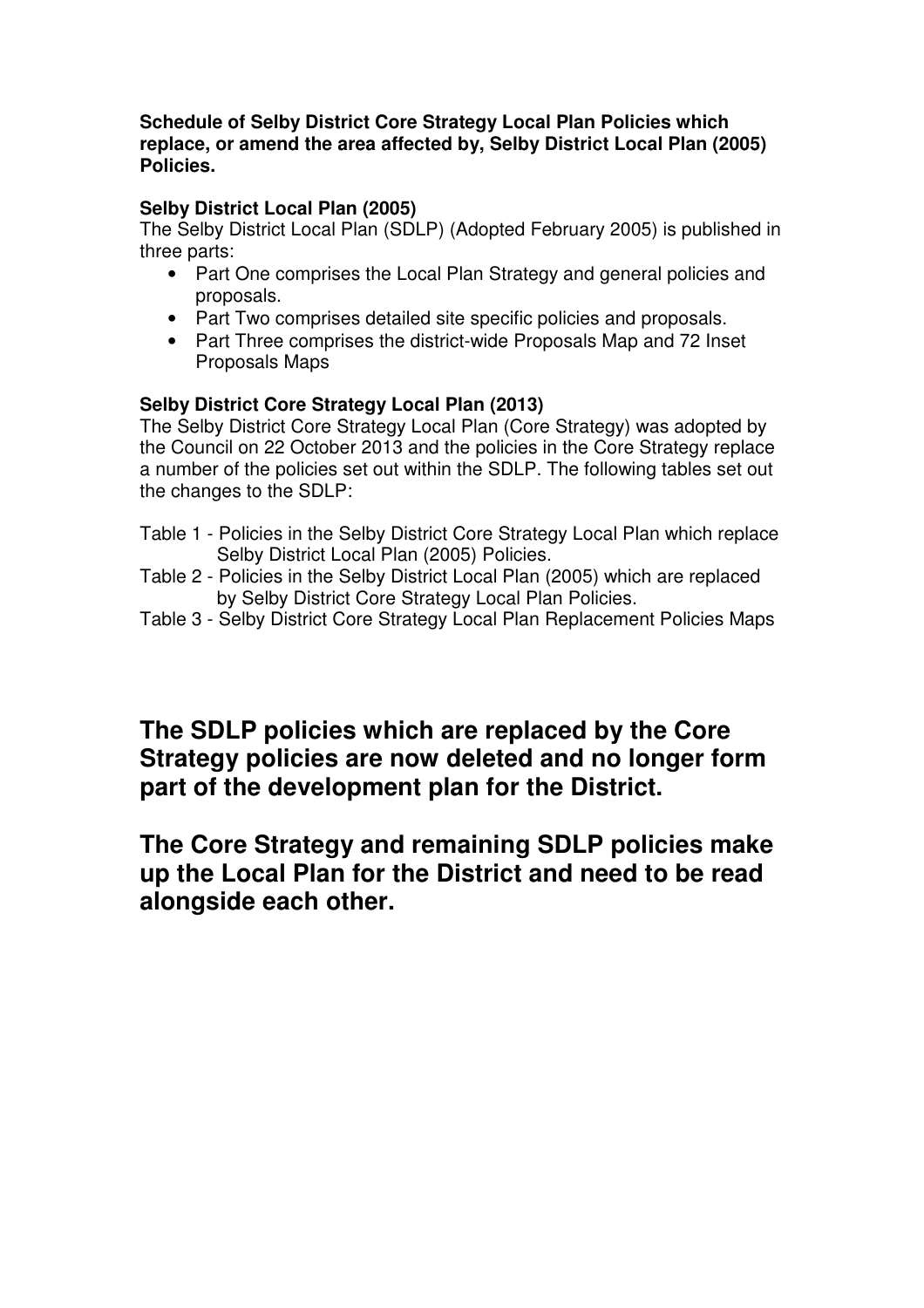Table 1 - Policies in the Selby District Core Strategy Local Plan which replace, or amend, Selby District Local Plan (2005) Policies.

| <b>Core Strategy Policy</b> |                                                                      | <b>Replaces Selby District Local Plan (SDLP)</b><br><b>Policies</b> |                                                                                                                                                        |  |
|-----------------------------|----------------------------------------------------------------------|---------------------------------------------------------------------|--------------------------------------------------------------------------------------------------------------------------------------------------------|--|
| SP <sub>2</sub><br>Spatial  |                                                                      | GB <sub>2</sub>                                                     | Control of Development in the Green                                                                                                                    |  |
|                             | Development<br>Strategy                                              | GB4                                                                 | <b>Belt</b><br>Character and Visual Amenity of the<br>Green Belt                                                                                       |  |
|                             |                                                                      | DL <sub>1</sub>                                                     | Control of Development in the<br>Countryside                                                                                                           |  |
|                             |                                                                      | H2A<br>H <sub>6</sub>                                               | Managing the Release of Housing Land<br>Housing Development in the Market<br>Towns and Villages that are capable of<br>accommodating additional growth |  |
|                             |                                                                      | H7                                                                  | Housing Development in Villages that<br>are capable of accommodating only                                                                              |  |
|                             |                                                                      | EMP7                                                                | limited growth<br>Employment Development in the<br>Countryside                                                                                         |  |
| SP <sub>3</sub>             | <b>Green Belt</b>                                                    | GB <sub>1</sub><br>GB <sub>2</sub>                                  | <b>Extent of the Green Belt</b><br>Control of Development in the Green<br><b>Belt</b>                                                                  |  |
|                             |                                                                      | GB <sub>3</sub>                                                     | Major Developed Sites in the Green<br><b>Belt</b>                                                                                                      |  |
|                             |                                                                      | GB4                                                                 | Character and Visual Amenity of the<br>Green Belt                                                                                                      |  |
| SP <sub>4</sub>             | Management of<br>Residential<br>Development in<br><b>Settlements</b> | H2A<br>H <sub>6</sub>                                               | Managing the Release of Housing Land<br>Housing Development in the Market<br>Towns and Villages that are capable of<br>accommodating additional growth |  |
|                             |                                                                      | H7                                                                  | Housing Development in Villages that<br>are capable of accommodating only<br>limited growth                                                            |  |
| SP <sub>5</sub>             | The Scale and<br>Distribution of<br>Housing                          | H1<br>H <sub>2</sub> A<br>H <sub>6</sub>                            | <b>Housing Land Requirement</b><br>Managing the Release of Housing Land<br>Housing Development in the Market<br>Towns and Villages that are capable of |  |
|                             |                                                                      | H7                                                                  | accommodating additional growth<br>Housing Development in Villages that<br>are capable of accommodating only<br>limited growth                         |  |
| SP <sub>6</sub>             | Managing<br>Housing Land<br>Supply                                   | H <sub>2</sub> A                                                    | Managing the Release of Housing Land                                                                                                                   |  |
| SP <sub>7</sub>             | Olympia Park<br>Strategic                                            | BAR/1                                                               | Land for Employment Development at<br>Magazine Road, Barlby                                                                                            |  |
|                             | Development<br><b>Site</b>                                           | BAR/1A                                                              | Land for Employment Development rear<br>of BOCM, Barlby Road, Barlby                                                                                   |  |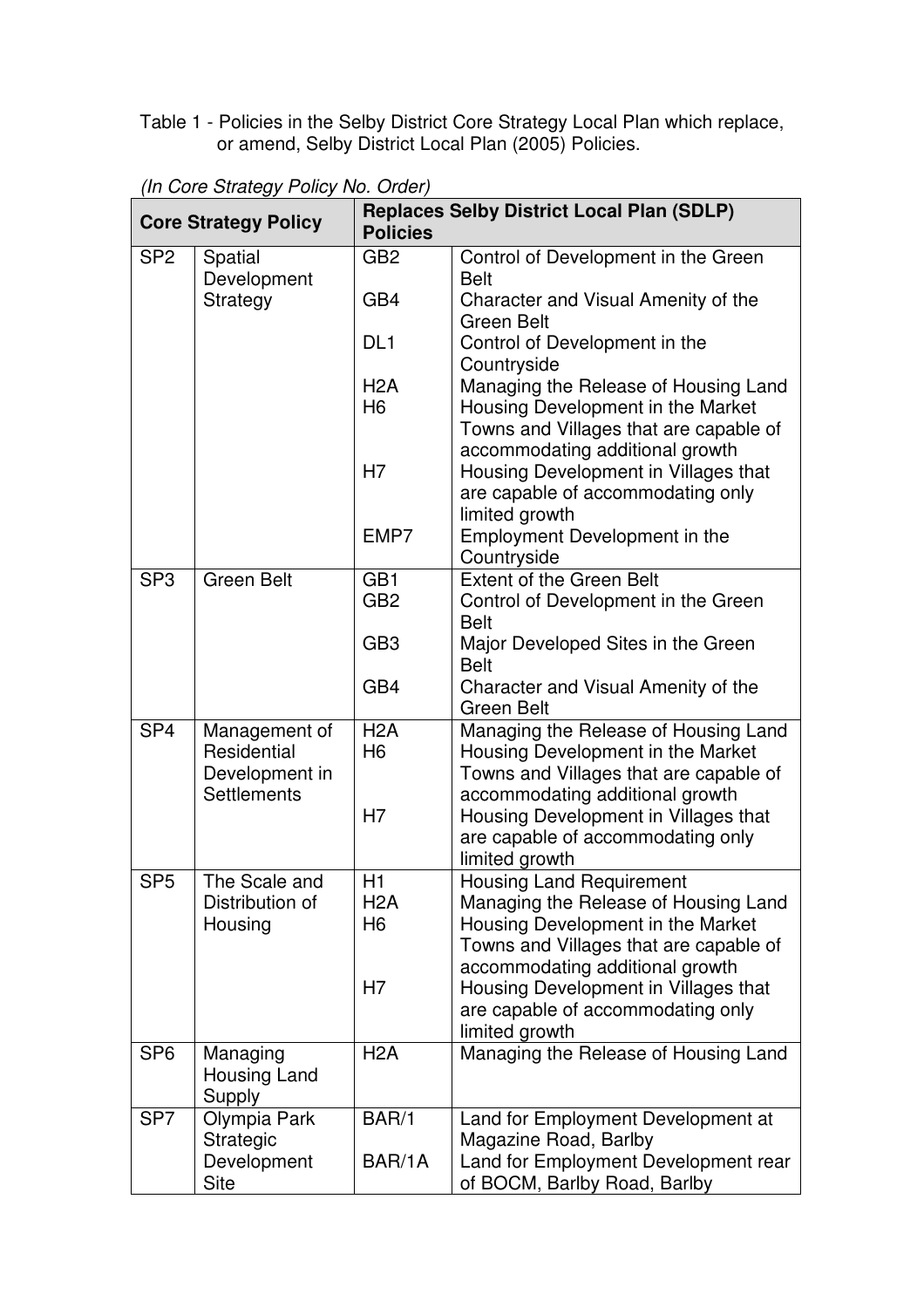| <b>SP10</b>     | <b>Rural Housing</b><br><b>Exception Sites</b>      | H <sub>11</sub>                                                                   | <b>Rural Affordable Housing</b>                                                                  |  |
|-----------------|-----------------------------------------------------|-----------------------------------------------------------------------------------|--------------------------------------------------------------------------------------------------|--|
| <b>SP11</b>     | The Travelling<br>Community                         | H <sub>16</sub>                                                                   | <b>Gypsy Site Provision</b>                                                                      |  |
| <b>SP13</b>     | Scale and<br>Distribution of<br>Economic<br>Growth  | EMP7                                                                              | Employment Development in the<br>Countryside                                                     |  |
| <b>SP14</b>     | <b>Town Centres</b><br>and Local<br><b>Services</b> | S <sub>1</sub><br>S <sub>2</sub>                                                  | <b>Existing Shopping Centres</b><br>Edge of Centre and Out of Centre Retail<br>Development       |  |
|                 |                                                     | SEL/8                                                                             | Additional Retail Floor Space in Selby<br>Shopping and Commercial Centre                         |  |
|                 |                                                     | <b>SEL/11</b>                                                                     | Office Uses in Selby Town Centre                                                                 |  |
|                 |                                                     | SHB/5                                                                             | Additional Retail Floorspace and                                                                 |  |
|                 |                                                     |                                                                                   | Service/Commercial Uses in Sherburn                                                              |  |
|                 |                                                     | TAD/5                                                                             | <b>Local Centre</b><br>Additional Retail Floorspace and<br>Services/Commercial Uses in Tadcaster |  |
|                 |                                                     | TAD/6                                                                             | Shopping and Commercial Centre<br>Office Uses in Tadcaster Town Centre                           |  |
| <b>SP17</b>     | Low Carbon and                                      | ENV <sub>6</sub>                                                                  | <b>Renewable Energy</b>                                                                          |  |
|                 | Renewable                                           |                                                                                   |                                                                                                  |  |
|                 | Energy                                              |                                                                                   |                                                                                                  |  |
| <b>SP18</b>     | Protecting and                                      | ENV7                                                                              | <b>International Wildlife Sites</b>                                                              |  |
|                 | Enhancing the                                       | ENV <sub>8</sub>                                                                  | <b>National Wildlife Sites</b>                                                                   |  |
|                 | Environment                                         | <b>ENV10</b>                                                                      | <b>General Nature Conservation</b><br>Considerations                                             |  |
| <b>SP19</b>     | <b>Design Quality</b>                               | <b>ENV20</b>                                                                      | <b>Strategic Landscaping</b>                                                                     |  |
|                 |                                                     | <b>ENV21</b>                                                                      | <b>Landscaping Requirements</b>                                                                  |  |
|                 |                                                     | T <sub>6</sub>                                                                    | <b>Public Transport</b>                                                                          |  |
|                 | <b>Core Strategy Policy</b>                         | <b>Amends the Boundary of Selby District Local</b><br><b>Plan (SDLP) Policies</b> |                                                                                                  |  |
| SP <sub>7</sub> | Olympia Park                                        | BAR/2                                                                             | Land Reserved for Freight                                                                        |  |
|                 | Strategic                                           | (Reduced                                                                          | Transhipment Facilities, rear of Olympia                                                         |  |
|                 | Development<br><b>Site</b>                          | Area)                                                                             | Mills, Barlby                                                                                    |  |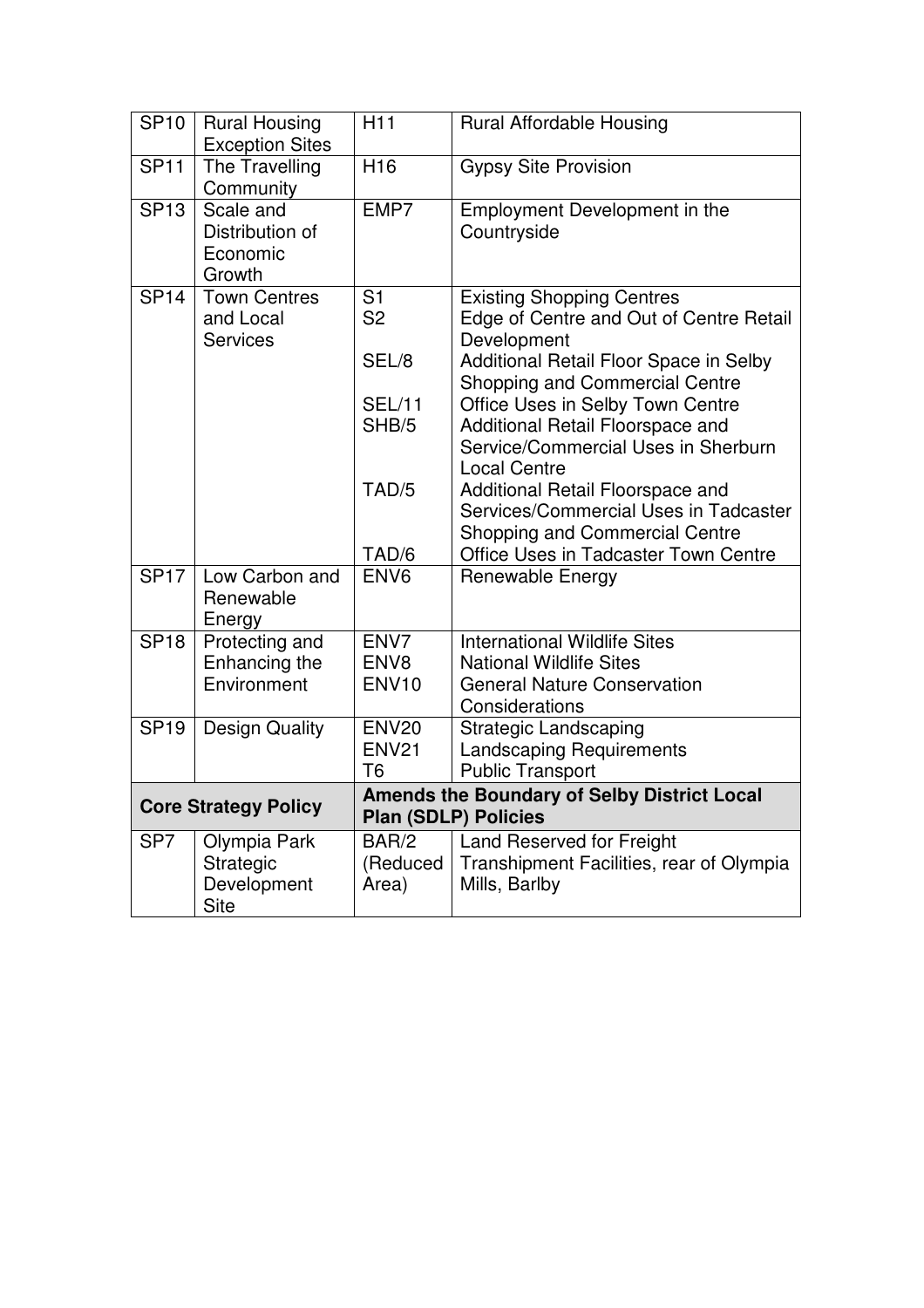Table 2 - Policies in the Selby District Local Plan (2005) which are replaced, or amended, by Selby District Core Strategy Local Plan Policies.

 $\overline{ }$ 

| <b>SDLP Policy</b>                    |                                             | <b>Replaced by Core Strategy Policy</b> |                                                |  |
|---------------------------------------|---------------------------------------------|-----------------------------------------|------------------------------------------------|--|
| <b>SDLP Part 1 - General Policies</b> |                                             |                                         |                                                |  |
| GB1                                   | <b>Extent of the Green Belt</b>             | SP <sub>3</sub>                         | Green Belt                                     |  |
| GB <sub>2</sub>                       | Control of Development in                   | SP <sub>2</sub>                         | <b>Spatial Development</b>                     |  |
|                                       | the Green Belt                              |                                         | Strategy                                       |  |
|                                       |                                             | SP <sub>3</sub>                         | <b>Green Belt</b>                              |  |
| GB <sub>3</sub>                       | Major Developed Sites in<br>the Green Belt  | SP <sub>3</sub>                         | <b>Green Belt</b>                              |  |
| GB4                                   | <b>Character and Visual</b>                 | SP <sub>2</sub>                         | <b>Spatial Development</b>                     |  |
|                                       | Amenity of the Green Belt                   |                                         | Strategy                                       |  |
|                                       |                                             | SP <sub>3</sub>                         | <b>Green Belt</b>                              |  |
| DL <sub>1</sub>                       | Control of Development in                   | SP <sub>2</sub>                         | <b>Spatial Development</b>                     |  |
|                                       | the Countryside<br>(Development Limits)     |                                         | Strategy                                       |  |
| ENV <sub>6</sub>                      | Renewable Energy                            | <b>SP17</b>                             | Low Carbon and Renewable                       |  |
|                                       |                                             |                                         | Energy                                         |  |
| ENV7                                  | <b>International Wildlife Sites</b>         | <b>SP18</b>                             | <b>Protecting and Enhancing</b>                |  |
|                                       |                                             |                                         | the Environment                                |  |
| ENV <sub>8</sub>                      | <b>National Wildlife Sites</b>              | <b>SP18</b>                             | <b>Protecting and Enhancing</b>                |  |
|                                       |                                             |                                         | the Environment                                |  |
| <b>ENV10</b>                          | <b>General Nature</b>                       | <b>SP18</b>                             | Protecting and Enhancing                       |  |
|                                       | Conservation                                |                                         | the Environment                                |  |
| <b>ENV20</b>                          | Considerations                              | <b>SP19</b>                             |                                                |  |
| <b>ENV21</b>                          | <b>Strategic Landscaping</b><br>Landscaping | <b>SP19</b>                             | <b>Design Quality</b><br><b>Design Quality</b> |  |
|                                       | Requirements                                |                                         |                                                |  |
| H1                                    | Housing Land                                | SP <sub>5</sub>                         | The Scale and Distribution                     |  |
|                                       | Requirement                                 |                                         | of Housing                                     |  |
| H2A                                   | Managing the Release of                     | SP <sub>2</sub>                         | Spatial Development                            |  |
|                                       | <b>Housing Land</b>                         |                                         | Strategy                                       |  |
|                                       |                                             | SP <sub>4</sub>                         | Management of Residential                      |  |
|                                       |                                             |                                         | Development in Settlements                     |  |
|                                       |                                             | SP <sub>5</sub>                         | The Scale and Distribution                     |  |
|                                       |                                             | SP <sub>6</sub>                         | of Housing<br><b>Managing Housing Land</b>     |  |
|                                       |                                             |                                         | Supply                                         |  |
| H <sub>6</sub>                        | Housing Development in                      | SP <sub>2</sub>                         | <b>Spatial Development</b>                     |  |
|                                       | the Market Towns and                        |                                         | Strategy                                       |  |
|                                       | Villages that are capable of                | SP <sub>4</sub>                         | Management of Residential                      |  |
|                                       | accommodating additional                    |                                         | Development in Settlements                     |  |
|                                       | growth                                      | SP <sub>5</sub>                         | The Scale and Distribution                     |  |
|                                       |                                             |                                         | of Housing                                     |  |
| H7                                    | Housing Development in                      | SP <sub>2</sub>                         | <b>Spatial Development</b>                     |  |
|                                       | Villages that are capable of                |                                         | Strategy                                       |  |

*(In Selby District Local Plan (2005) Policy No. Order)*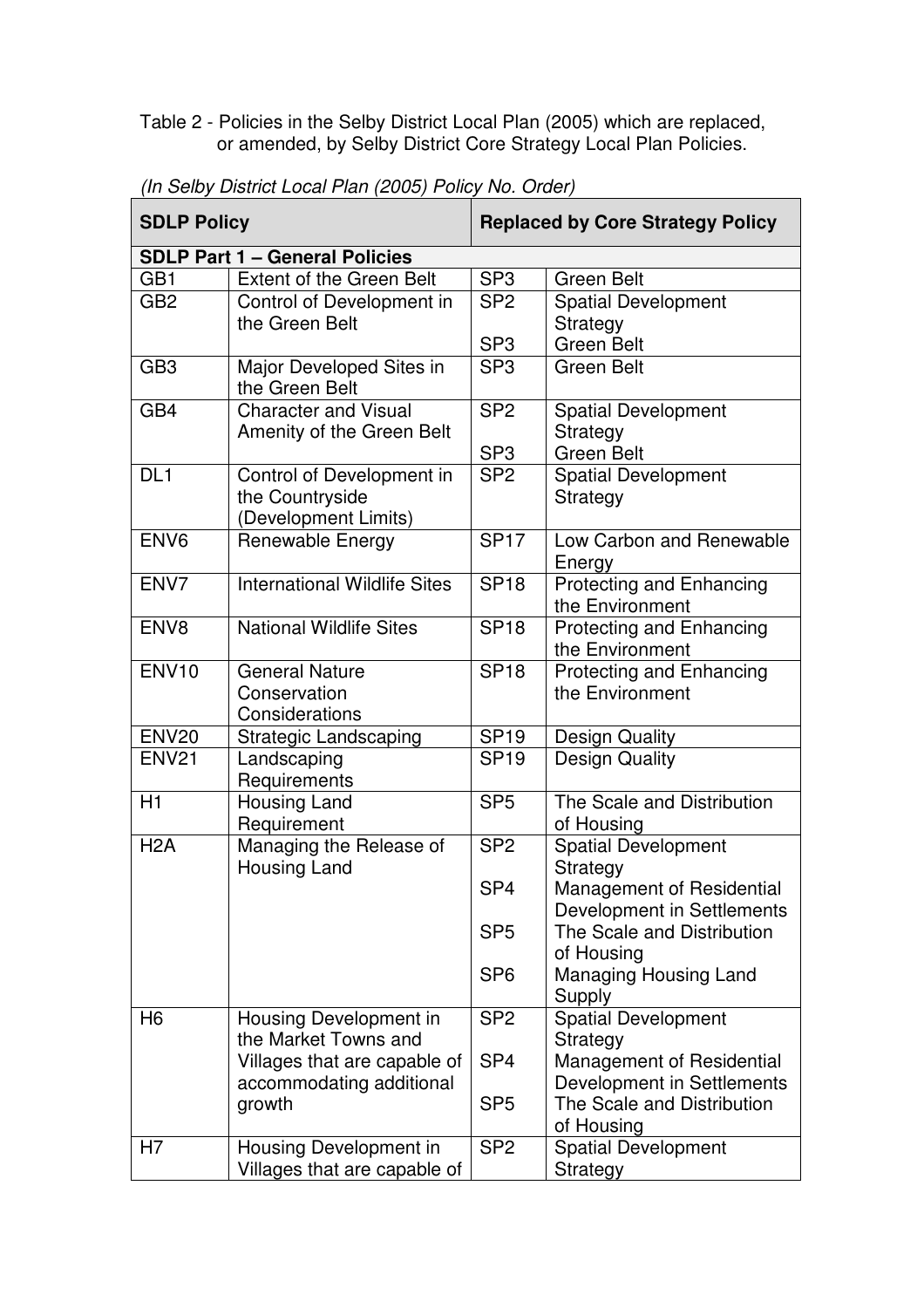|                                                      | accommodating only                                                                                      | SP <sub>4</sub>                                                            | Management of Residential                                              |  |
|------------------------------------------------------|---------------------------------------------------------------------------------------------------------|----------------------------------------------------------------------------|------------------------------------------------------------------------|--|
|                                                      | limited growth                                                                                          | SP <sub>5</sub>                                                            | Development in Settlements<br>The Scale and Distribution<br>of Housing |  |
| H <sub>11</sub>                                      | Rural Affordable Housing                                                                                | <b>SP10</b>                                                                | <b>Rural Housing Exception</b><br><b>Sites</b>                         |  |
| H <sub>16</sub>                                      | <b>Gypsy Site Provision</b>                                                                             | <b>SP11</b>                                                                | The Travelling Community                                               |  |
| EMP7                                                 | <b>Employment Development</b><br>in the Countryside                                                     | SP <sub>2</sub>                                                            | <b>Spatial Development</b><br>Strategy                                 |  |
|                                                      |                                                                                                         | <b>SP13</b>                                                                | Scale and Distribution of<br><b>Economic Growth</b>                    |  |
| T <sub>6</sub>                                       | <b>Public Transport</b>                                                                                 | <b>SP19</b>                                                                | <b>Design Quality</b>                                                  |  |
| S <sub>1</sub>                                       | <b>Existing Shopping Centres</b>                                                                        | <b>SP14</b>                                                                | <b>Town Centres and Local</b><br><b>Services</b>                       |  |
| S <sub>2</sub>                                       | Edge of Centre and Out of<br><b>Centre Retail Development</b>                                           | <b>SP14</b>                                                                | <b>Town Centres and Local</b><br><b>Services</b>                       |  |
|                                                      | <b>SDLP Part 2 - Detailed Policies and Proposals</b>                                                    |                                                                            |                                                                        |  |
| BAR/1                                                | <b>Land for Employment</b><br>Development at Magazine<br>Road, Barlby                                   | SP <sub>7</sub>                                                            | Olympia Park Strategic<br><b>Development Site</b>                      |  |
| BAR/1A                                               | Land for Employment<br>Development rear of<br>BOCM, Barlby Road,<br><b>Barlby</b>                       | SP <sub>7</sub>                                                            | Olympia Park Strategic<br>Development Site                             |  |
| SEL/8                                                | <b>Additional Retail</b><br>Floorspace in Selby<br><b>Shopping and Commercial</b><br>Centre             | <b>SP14</b>                                                                | Town Centres and Local<br><b>Services</b>                              |  |
| <b>SEL/11</b>                                        | Office Uses in Selby Town<br>Centre                                                                     | <b>SP14</b>                                                                | Town Centres and Local<br><b>Services</b>                              |  |
| SHB/5                                                | <b>Additional Retail</b><br>Floorspace and<br>Service/Commercial Uses<br>in Sherburn Local Centre       | <b>SP14</b>                                                                | <b>Town Centres and Local</b><br><b>Services</b>                       |  |
| TAD/5                                                | <b>Additional Retail</b><br>Floorspace and<br>Services/Commercial Uses<br>in Tadcaster                  | <b>SP14</b>                                                                | <b>Town Centres and Local</b><br>Services                              |  |
| TAD/6                                                | <b>Office Uses in Tadcaster</b><br><b>Town Centre</b>                                                   | <b>SP14</b>                                                                | <b>Town Centres and Local</b><br><b>Services</b>                       |  |
| <b>SDLP Policy</b>                                   |                                                                                                         | <b>Core Strategy Policy Amends the</b><br><b>Boundary of SDLP Policies</b> |                                                                        |  |
| <b>SDLP Part 2 - Detailed Policies and Proposals</b> |                                                                                                         |                                                                            |                                                                        |  |
| BAR/2<br>(Reduced<br>Area)                           | Land Reserved for Freight<br><b>Transhipment Facilities,</b><br>rear of Olympia Mills,<br><b>Barlby</b> | SP <sub>7</sub>                                                            | Olympia Park Strategic<br><b>Development Site</b>                      |  |